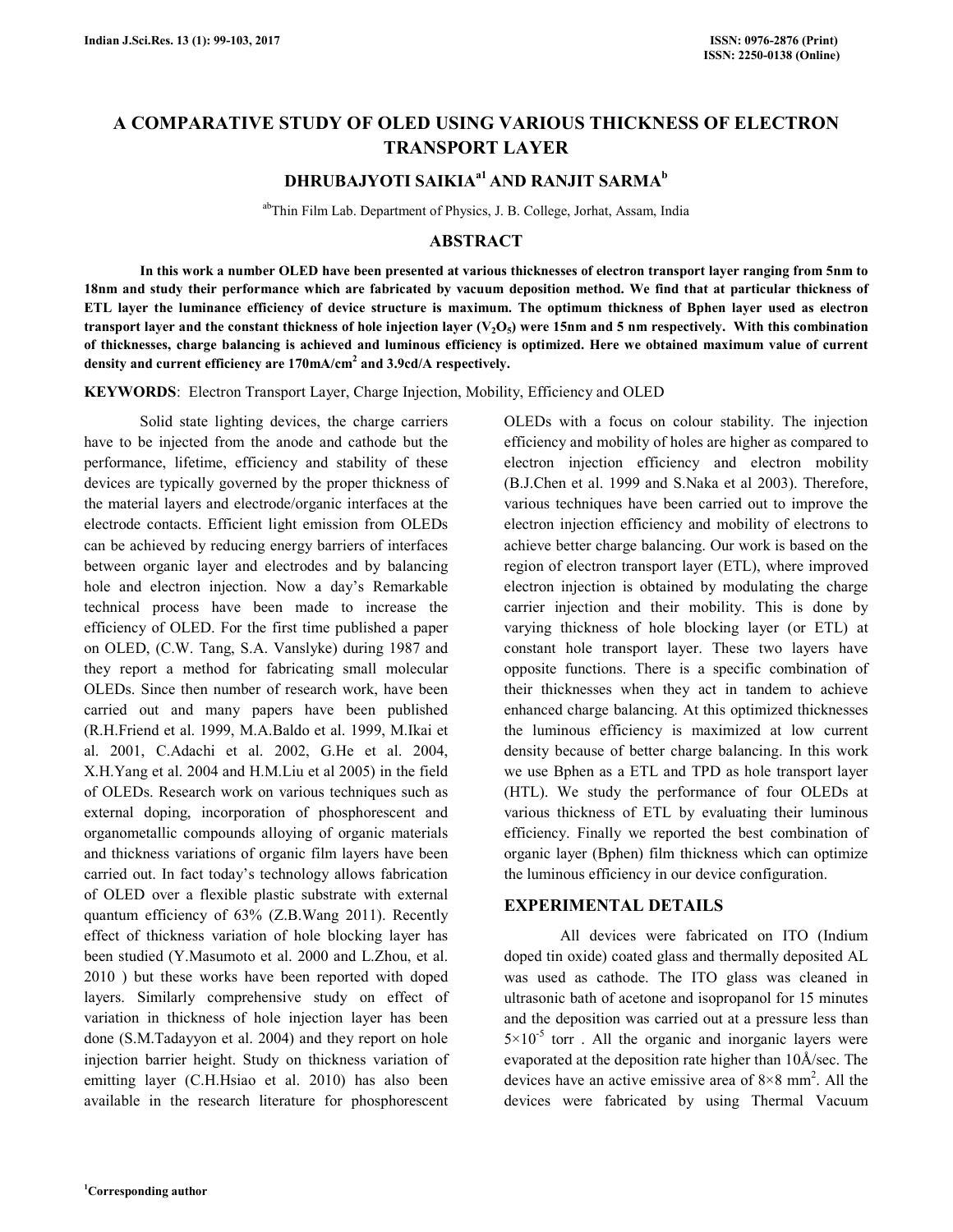Evaporation Unit using proper shadow masking system and the corresponding film thickness were recorded by thickness monitor (Model DTM-10). The J-V-L characteristics were measured by digitally controlled source-meter and luminance meter unit. All tests are performed in air at room temperature without any encapsulation and all materials are purchased from Sigma-Aldrich. Chemical structure of Alq3 and TPD is shown below



**Figure 1: (a) chemical structure of Alq3, (b) chemical structure of TPD, (c) energy level alignment of OLED and (d) schematic presentation of OLED.** 

## **RESULTS AND DISCUSSION**

 We have fabricated the standard OLEDs using  $V<sub>2</sub>O<sub>5</sub>$  as hole injection layer(HIL), N,N'-bis (3-methyle phenyl )-N,N'(phenyl)- benzidine(TPD) as hole transport layer(HTL), Tris ( 8-hydroxy quinolinato) aluminium (Alq3) and 4,7-diphenyl-1,10-phenanthroline(Bphen) are used as emitting layer and electron transport layer(ETL) respectively and compared their J-V-L characteristics of OLEDs with different thickness of ETL at constant HIL layer. The structures of the bottom emitting OLEDs used in this study are:

Device: A. ITO/ $V_2O_5$  (5nm) /TPD (40nm)/Alq3 (50nm)/Bphen(5nm)/Al (110nm)

Device: B. ITO/ $V_2O_5$  (5nm)/TPD (40nm)/Alq3 (50nm)/Bphen(8nm)/Al (110nm)

Device: C. ITO/ $V_2O_5$  (5nm)/TPD (40nm)/Alq3 (50nm)/Bphen(12nm)/Al (110nm)

Device: D. ITO/ $V_2O_5$  (5nm)/TPD (40nm)/Alq3 (50nm)/Bphen(15nm)/Al (110nm)

Device: E. ITO/ $V_2O_5$  (5nm)/TPD (40nm)/Alq3 (50nm)/Bphen (18nm)/Al (110nm)

The current-voltage and the luminance-voltage characteristics of OLED having configuration ITO /  $V_2O_5$  $(5nm)$  / TPD  $(40 \text{ nm})$  / Alq3 $(50nm)$ / Bphen(varying thickness)/Al (110 nm) respectively is shown in Fig: (2).



 **Figure 2(a): Graph of applied voltage and current density**

 Fig 2: (a) represents the graph of current density *vs* applied voltage and (b) represents the graph of Luminance *vs* applied voltage.



 **Figure: 2(b) Graph of applied voltage and luminance**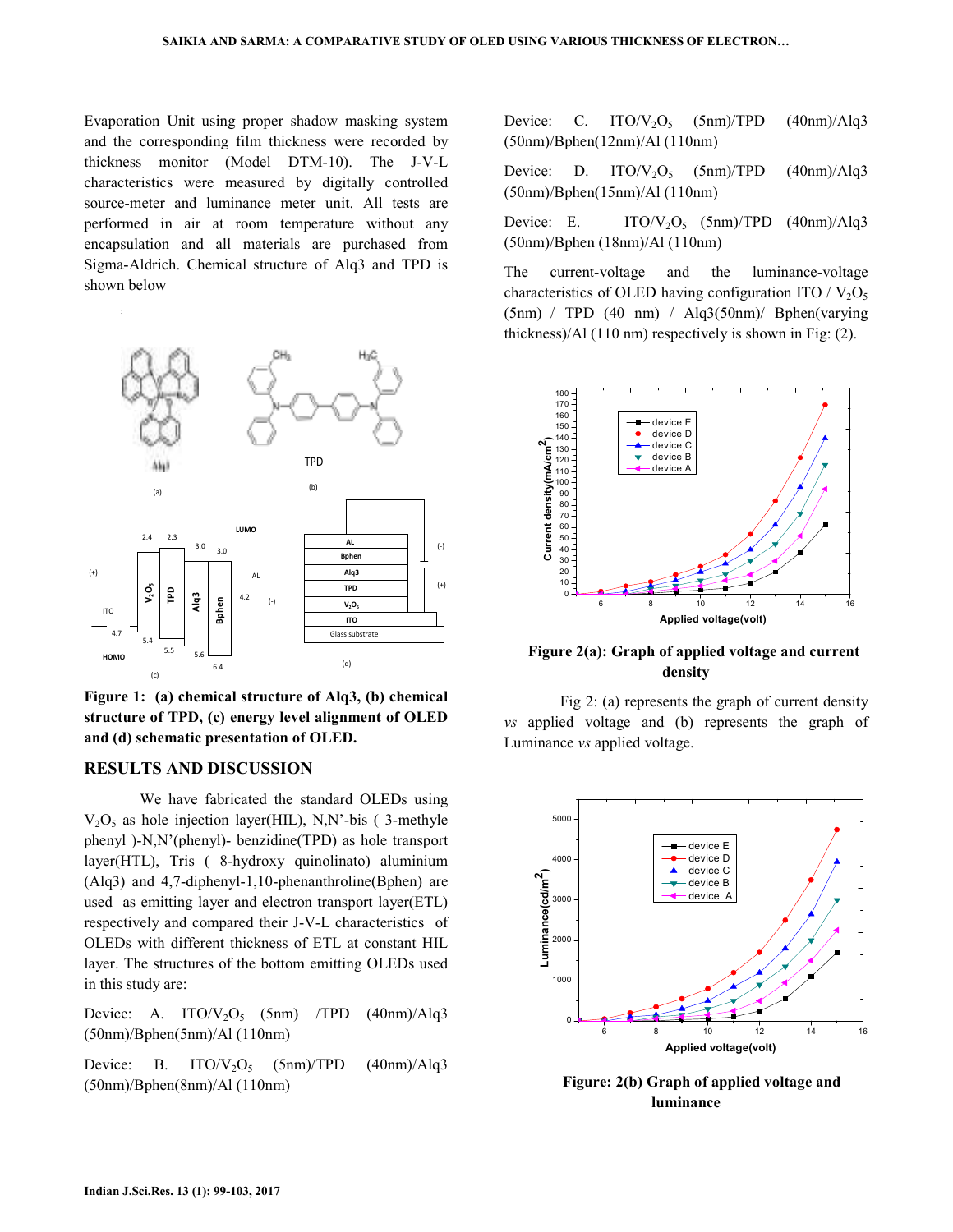The relationship between current density *vs*  current efficiency and current density *vs* Luminance is given by fig 3 (a) and 3(b) respectively.



**Figure 3(a): Graph of current density and current efficiency**

 Fig. 3(a) displays the current density-current efficiency characteristics of each device; Device D exhibits a maximum efficiency of 3.9 Cd/A at current density of  $35mA/cm<sup>2</sup>$ . Similarly as shown in fig  $3(b)$  a maximum luminance as high as  $4500 \text{ cdm}^2$  at current density of 150 mA/cm<sup>2</sup> which represents the brightest and best green OLED in our work. To see the effect of thickness variation of ETL (i.e.Bphen) on device performance, we keep the thickness of all layers constant except Bphen layer thickness which was varied between 5 nm and 18 nm. The effect of thickness variation of electron transport later is explained below:



**Figure 3(b): Graph of current density and luminance**

 Energy levels alignment diagram of of our OLED are given in Fig.1 (c). At the interfacial junction of Bphen and Alq3 layers their HOMO energies values are 6.4 eV and 5.6 eV respectively. Due to large energy barrier (0.8 eV) between HOMO levels of Bphen and Alq3, it is difficult to travel the positive charge carrier towards the cathode through ETL layer. But however this layer does not provide the same amount of resistance for the moving of electrons from cathode to the Alq3 layer through it. Therefore the degree of opposition faced by both electrons and holes for their travel through Bphen layer is different. Also the degree of opposition is depends on thickness of ETL layer [16]. A thin Bphen layer is poor in hole blocking ability, whereas a thick Bphen layer can effectively block the passage of holes through it. Therefore this ETL layer provides a critical path for the travel of electrons and holes and thus the thickness of this layer play an important role in determining the relative motion of holes and electrons within emissive layer. Table (1) shows the performance of the OLED devices at their different thickness of film deposition. Now if we increases the thickness of Bphen layer (above 15 nm) then there is higher probability of shifting the recombination zone from emitting layer to the ETL layer as reported earlier (H.Tang et al. 2003 and H.Yoshida et al 2011) where excitons will have higher probability of undergoing non-radiative decay near the cathode and will result in lesser luminous efficiency. Also there is a chemical reaction which takes place between the interface of Al and Alq3 interface (M.G.Mason, C.W.Tang and L.S.Hung 2001), which results in release of Alq3 anions. These anions are responsible for the improved injection of electrons from cathode (H.Heil, J.Steiger, S.Karg and M.Gastel 2001) to the emissive region. However if thickness of Bphen layer is increased beyond critical thickness (15nm) then the layer of Alq3 is deeply covered below the Bphen layer. Therefore very thick Bphen layer will decrease the progress of this chemical reaction and which affect the injection of electrons into emitting layer. In this work optimum thickness of ETL layer is 15 nm where maximum number of electron and hole pairs undergoes recombination to produce the highest green luminance. The standard deviation (which is a measure of the spread of their efficiency in a set of data at different voltages from their mean value) of current efficiency and luminance of different OLED devices at their different film thickness are given by following graph. This graph clearly provide the all the information regarding the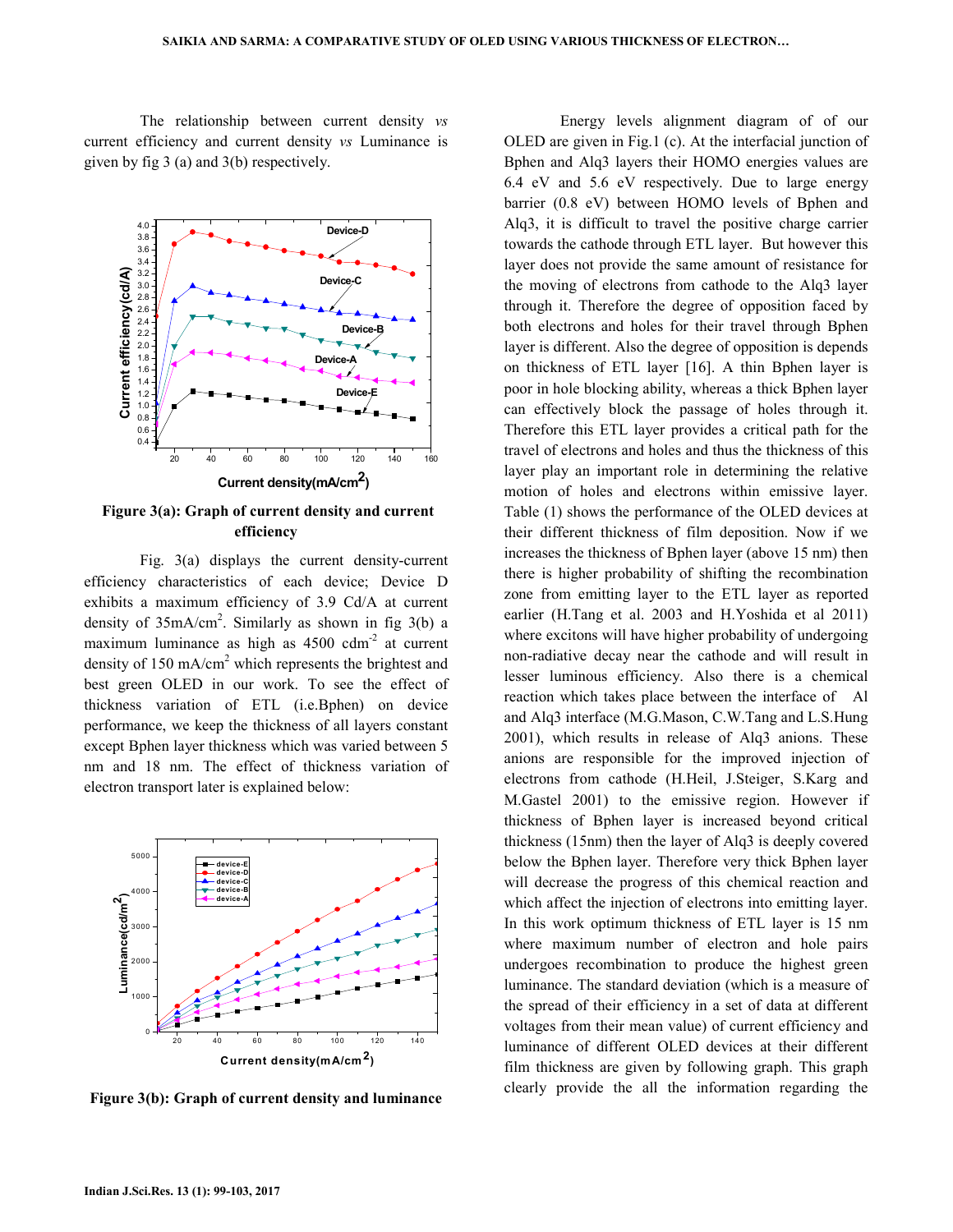standard deviation value of all the OLEDs at different electron transport layer during the working period.



**Table 1: Luminance and efficiency characteristics for the devices with different thicknesses Bphen layer**

| S.N | Bphen layer<br>thickness | <b>Maximum</b><br>Luminamce<br>$(cd/m^2)$ | Turn-on<br>voltage(volt) | <b>Maximum Luminous</b><br>efficiency (cd/A) | <b>Standard deviation</b><br>of current efficiency<br>(cd/A) |
|-----|--------------------------|-------------------------------------------|--------------------------|----------------------------------------------|--------------------------------------------------------------|
|     | 5 <sub>nm</sub>          | 2085                                      | 7.3                      | 1.90                                         | 0.298                                                        |
| າ   | 8 <sub>nm</sub>          | 2925                                      | 7.0                      | 2.49                                         | 0.417                                                        |
| 3   | 12nm                     | 3660                                      | 6.5                      | 2.89                                         | 0.451                                                        |
|     | 15nm                     | 4800                                      | 5.4                      | 3.90                                         | 0.341                                                        |
|     | 18nm                     | 1650                                      | 7.6                      | 1.25                                         | 0.214                                                        |

 From this table it is seen that the turn-on voltages are7.3, 7.0, 6.5, 5.4 and 7.6 for the devices with Bphen layer thickness in 5nm, 8nm, 12nm, 15nm and 18nm respectively. Thus the turn-on voltage of 8nm, 12nm and 15nm is to be lower than that of the device with 5nm ETL layer. But after the critical thickness turn-on voltage is tend to increases due to the decreasing of the chemical reaction. Therefore it can be concluded that the thickness of electron transport layer has a direct effect of device performance by controlling the flow of charge carrier through the organic layer.

### **CONCLUSION**

 In our work we varied the thickness of ETL (i.e. Bphen) layer, in the range from 5 nm to 18 nm at constant hole injection layer. Even though these two layers have opposite functions, but by fine tuning their proper thicknesses better charge balancing can be achieved in the emissive region. The optimum thickness of electron transport layer is 15nm with 5nm of hole injection layer. The enhancement in device performance is attributed to a lower energy level difference between the cathode and emissive layer which are proved by J-V and L-V characteristics. In this standard configuration of OLED structure high luminous efficiency that we achieved is 3.9 Cd/A.

### **REFERENCES**

Chen B.J., Lai W.Y., Gao Z.Q. and Lee C.S., 1999. "Electron drift mobility & electroluminescent